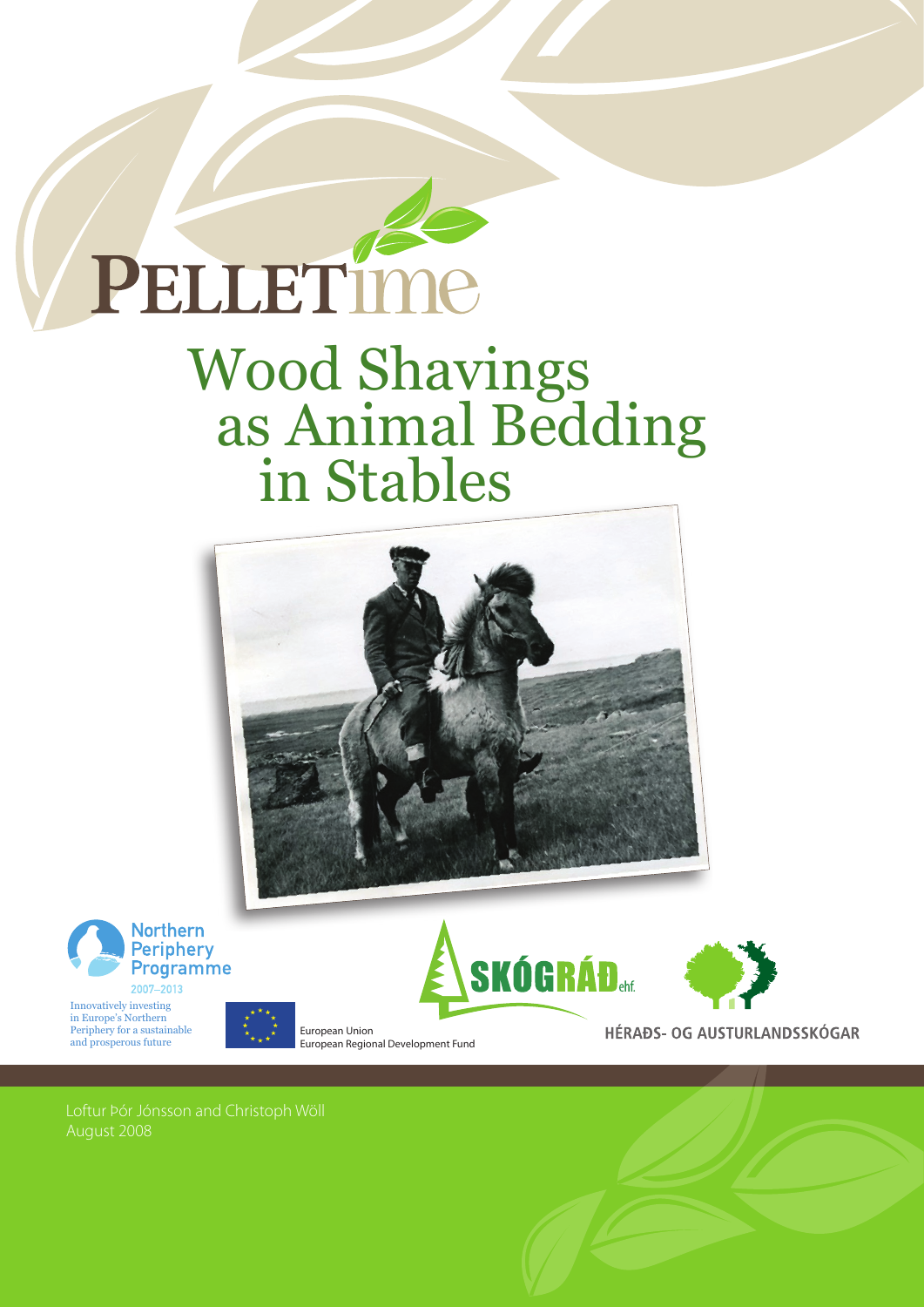

Christoph Wöll*. Forest science diploma from the Technical University in Dresden, Germany 2008, started working for Skógráð ehf. in 2006. christoph@skograd.is , phone: +354 4712135*



Loftur Jónsson*. Masters degree in forestry from the Agricultural University in As, Norway 2000. From 2000 Mr. Jonsson worked for the Icelandic Forestry Service and for regional afforestation projects until 2004 when he founded Skograd ehf,* 

*Iceland's first private consultant agency in the forestry sector. He has been involved in several European and Nordic development projects concerning forestry, biomass and energy. loftur@skograd.is , phone: + 354 4712135*

### Contents

| $\overline{\phantom{a}}$                       |
|------------------------------------------------|
| 3                                              |
| 3                                              |
| 4                                              |
| 6                                              |
| Drying equipment, high temperature dryers<br>7 |
| 8                                              |
| 9                                              |
|                                                |
| 11                                             |



### Introduction

This paper is written for the "Herad & Austurlandsskogar" reforestation project in the east of Iceland. The reforestation project consists of 140 private landowners who have been planting commercial timber forests since 1990. As the earlier plantations are now entering the first thinning stage, the project is now concerned with marketing its timber products, especially low grade timber from first thinning. In order to do so, Heradsskogar has joined forces with other European organizations under the auspices of the EU-funded NPP (Northern Periphery Projects).

The purpose of this paper is to investigate the production of animal bedding as a potential market for domestic timber in Iceland; to get an overview of products, production technology and the market in Iceland.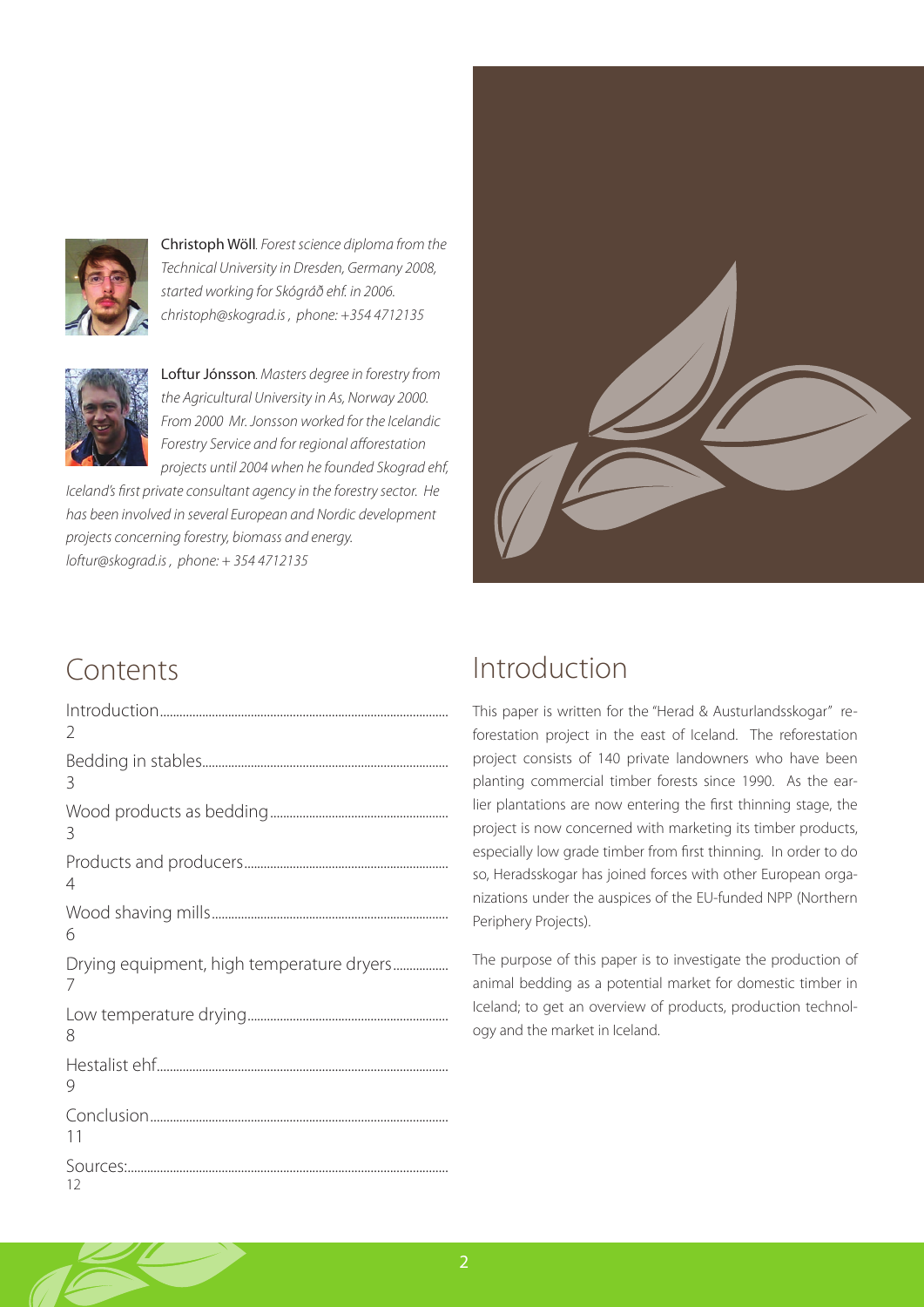### Bedding in stables

Bedding denotes any material strewn in an animal's enclosure (e.g. a stable). Bedding should have certain properties. The bedding material should have a high absorbency of the animal´s urine. As implied by the word, bedding should also provide for a soft bed to prevent the animal from getting bedsores. More functions of bedding are to isolate downwardly and to provide a nonslip ground for the horse to stand on. The bedding should not contain harmful substances. To some extent dust can be harmful to the animal respiratory system, as well as mould, which can cause allergies. Sharp items can cause trouble for bigger animals. The most common bedding in stables is straw. Although regarded as "the most natural bedding" by many farmers, it has certain disadvantages. Its absorbency of 200 % (compared with dry matter) is moderate compared with other materials and urine is drained rather than absorbed. The animals may also eat the straw, which often contains fungal spores and which, blended with excretions, often causes colic. Additionally, straw often contains a great deal of dust and needs a lot of storage space.

### Wood products as bedding

Because of the shortcomings of straw, horse owners have looked for better bedding materials. Wood products are the most common bedding alternatives to straw, including sawdust, wood shavings and granulated wood shavings. Sawdust can generally be obtained from sawmills, whereas wood shavings and their granulated form are delivered from producers in bales. What is important for all three products is that they originate from untreated wood. The main reason for the use of wood bedding is that the majority of horses in stables have allergies stemming from fungal spores and bacteria in straw bedding. While sawdust still contains a lot of dust, dust extracted wood shavings are suitable for horses with respiratory problems. They also have a higher absorbency than straw, ranging from 260% to 420%. In granulated form wood shavings can absorb even more liquid. For sawdust and wood shavings there are additions available which contain enzymes and bacteria that feed on ammonia: thus, the wet spots do not have to be removed but can stay where they are, because the bacteria bind the potentially harmful ammonia.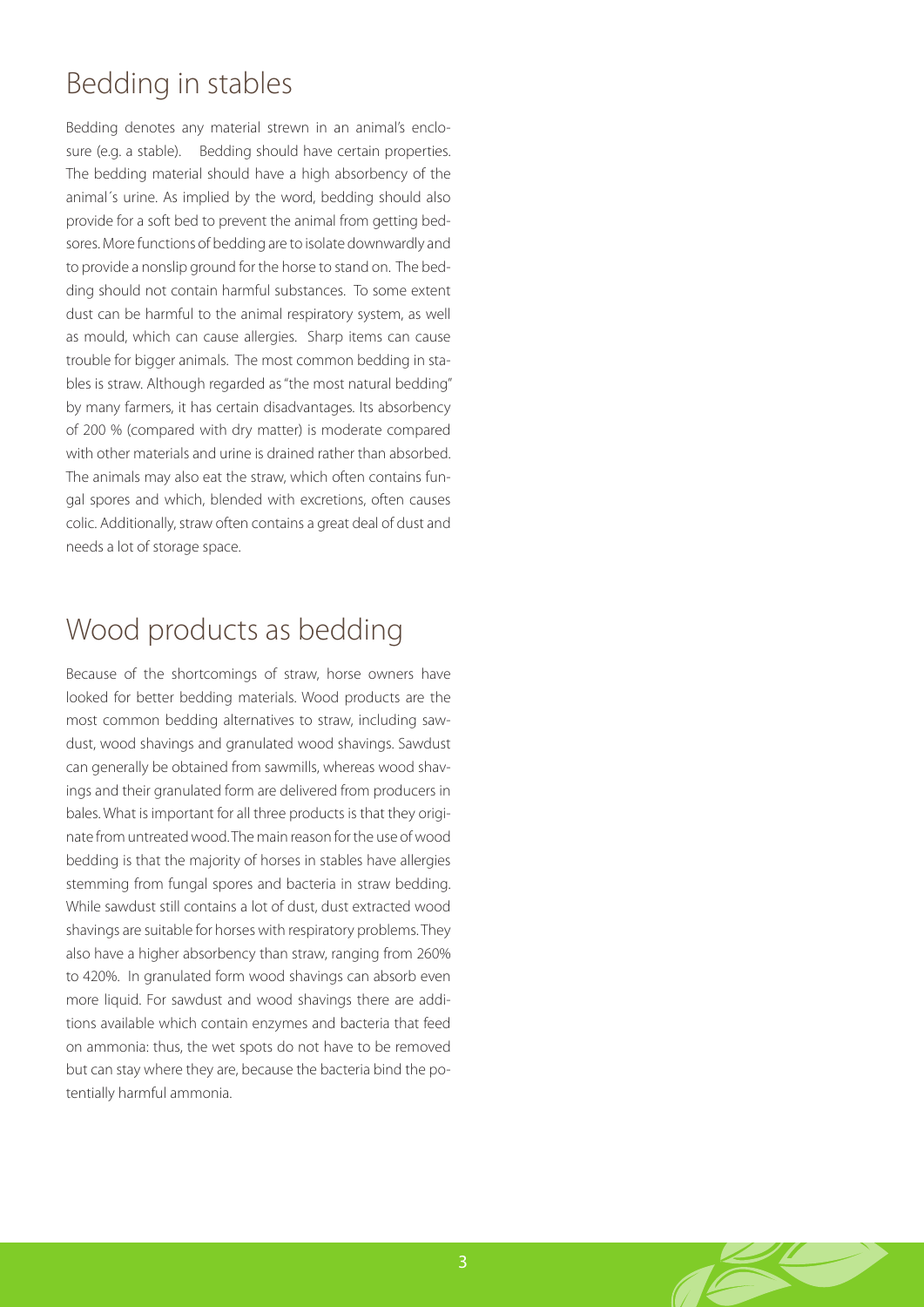# Products and producers

The Austrian company Johann Pabst Holzindustrie GmbH produces two different beddings: AlpenSpan and AlpenSpan exquisite. Both are made of dedusted spruce shavings and contain no additives (Fig. 1 and Table 1). In the stable AlpenSpan is used in the following way: several bales are used to cover the previously cleaned ground; horse droppings and wet places have to be removed daily and the removed bedding has to be replaced. The complete bedding has to be removed after three months. The second product, AlpenSpan exquisite, is enriched with enzymes and bacteria. The enzymes bind ammonia, keeping it from escaping into the air. Thus the bedding has to be removed only twice a year and constitutes a good fertilizer afterwards. Both products come precisely packed in heat-sealed bags, and are delivered on wrapped Euro-Pallets, which require little storage space.

|                                | Alpenspan         | Alpenspan exquisite |
|--------------------------------|-------------------|---------------------|
| Bag size in cm                 | 80x40x40          | 80x40x40            |
| Weight                         | 20.5 kg           | 20 kg               |
| Packaging volume               | 120l              | 120 <sup>1</sup>    |
| Scattering volume              | 430               | 500                 |
| Water content                  | Max. 11 %         | Max. 11 %           |
| Consumption per horse per week | Approx. 1,5 bales | Approx. 1 bale      |
| pH value of the dung           | 7.8               | 7.8                 |
| Used raw material              | Untreated spruce  | Untreated spruce    |
| Absorbing capacity             | Min. 300 %        | Min. 300 %          |
| Nitrogen                       | Max 0.3 %         | Max 0.3 %           |
| Factory price per bale         | 5,40€             | 7,20€               |

*Table 1. Technical data for AlpenSpan and AlpenSpan exquisite bedding by the Johann Pabst Holzindustrie GmbH.*



The American company Woody Pet, which according to its homepage is the largest and most reliable bedding supplier in the US, sells granulated wood shavings under the name Professional animal bedding. During the production process most of the resins, oils, tars and acids are extracted from the wood fiber, leaving the wood fiber in sterile granulated form. The product has an absorbency of over 300 % and comes in two different sizes: while the smaller bags weigh 30 pound (13.6 kg), the bigger bags are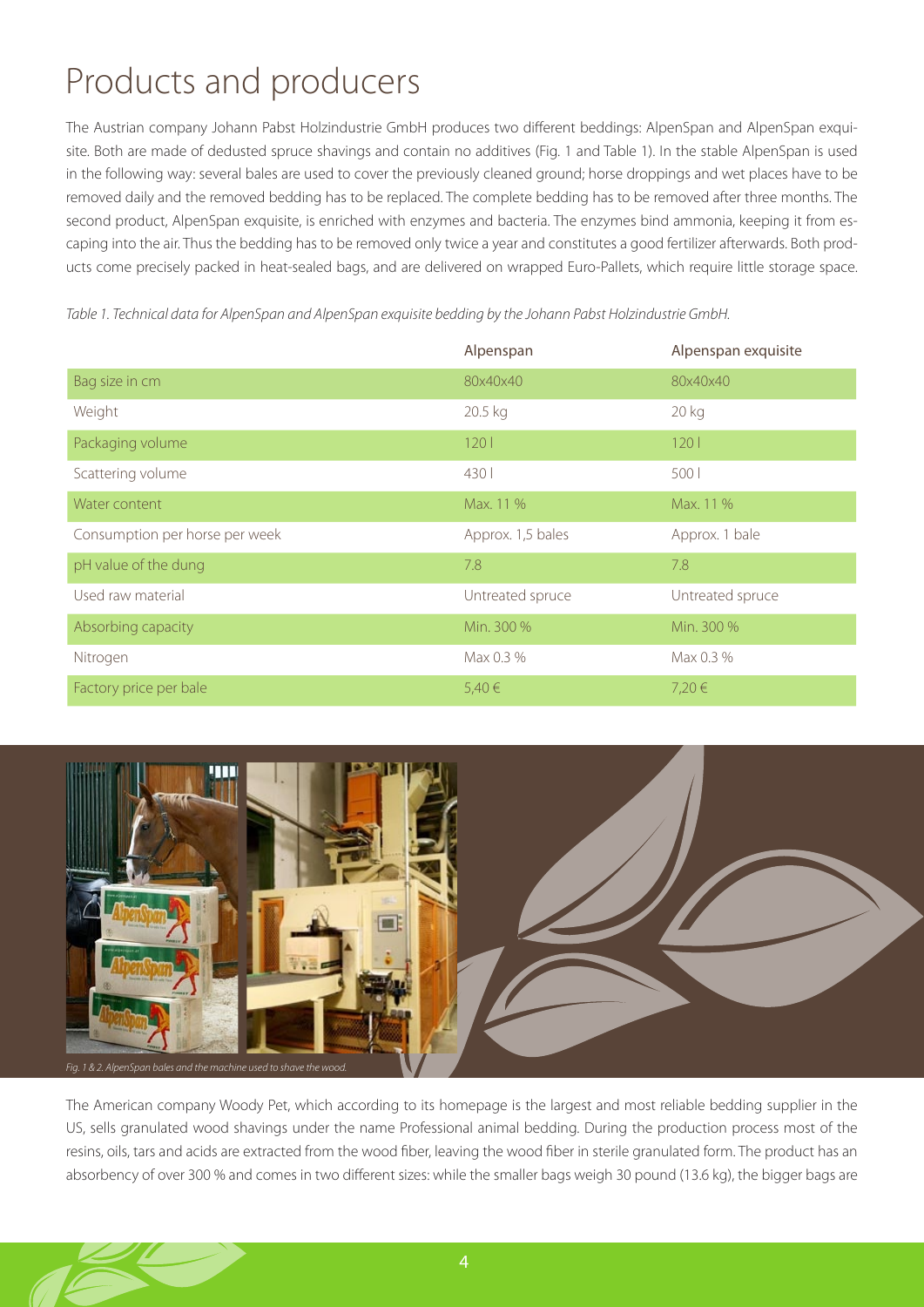delivered on 100 x 120 cm pallets (see figures 3 & 4). One 30 pound bag costs 3.33 Canadian Dollar in the online store (not including shipping costs); the suggested retail price is \$6.95.



*Fig. 3 & 4. Woody pet professional animal bedding in large and small bags.*

Another producer in North America is Canada-based Horse country bedding Inc. Their product Magnum pellets is made of pine and spruce scrap. During production it is dried, compressed and formed into small eraser-sized bits, resulting in sterilized, pleasant smelling, and soft-to-touch pellets. Among the advantages of its product, according to the company's website, their product contains less dust, bacteria (than straw) and toxins (than hardwood), high absorbency and reduced storage space. Pictures of the product are shown in Figures 5 & 6.

sifting and dedusting. Bales have a weight of 27 kg, a compressed volume of 135 liter (80x40x40 cm bale size) and a volume after dispersion of 600 l. A bale costs around €9 ex factory and for a 12 m<sup>2</sup> stable about 60 bales are needed per horse, per year (€540 per horse per year). Maintenance of the bedding consists of removal of the horse droppings. The horse´s urine is absorbed by the bedding and the moist shavings provide a mattress. The basic product comes with some variations: Allspan Minispäne, which contains finer shavings and sawdust for enhanced absorbency; and Allspan Fichte/Douglasie, which includes wood shavings from Douglas fir (and larch), giving the blend a reddish color. Allspan bioaktiv, like Alpenspan exquisite by Johann Pabst Holzindustrie GmbH (see above), is enriched with enzymes and bacteria, binding ammonia. Bale consumption per horse and year is less than for the basic product and one bale costs about €9.50 ex factory (Fig. 4).



*Fig. 7 & 8. Allspan in stable and Allspan classic bale*



Allspan, a bedding producer from Germany, sells wood shavings both with and without added enzymes and bacteria. The basic product Allspan classic is made from spruce and fir wood. The shavings are processed in contained facilities by drying,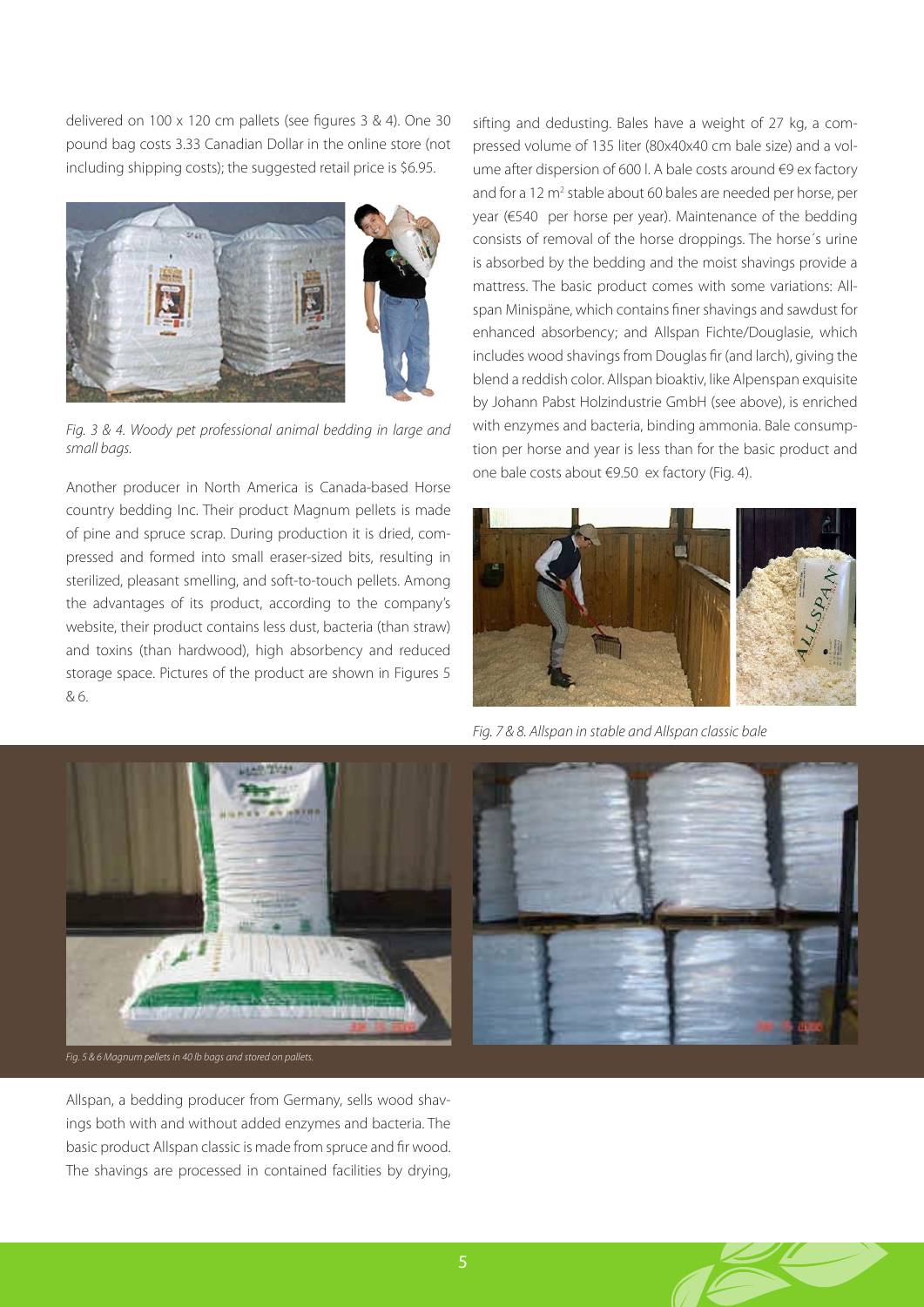# Wood shaving mills

For production of wood shavings there is a range of different machinery and technology on the market. Some of the bigger ones can even produce shavings from coarsed chips. The technical principle for a small-scale shaving mill is simple. A hydraulic arm moves a planer (which can have many blades) back and forth, shaving the round wood to the desired thickness. Alternatively the blade is bolted, where the wood is moved back and forth over it, giving the same result. The shavings are usually fed into a hammer-mill unit to break the shavings into the desired size before drying.



*Fig. 9 Wood shaving mill by Jackson Lumber Harvester Co., Inc.*



#### *Table 2. Technical data for wood shaving mills by Jackson Lumber*

Jackson Lumber Harvester Co., Inc., based in Wisconsin produces wood shaving mills of different sizes. The technical data for the smaller machines can be seen in table 2 and a picture of a shaving mill in figure 9.

In Germany the company Hombak also produces shaving mills of different sizes. Among them is one shaving mill constructed especially for animal bedding. The smallest version weighs 29 tons and processes up to 6 t dry matter per hour, and thus might be too big for Iceland. The company produces another much smaller shaving mill, called ZOA 18, not especially for animal beddings, though.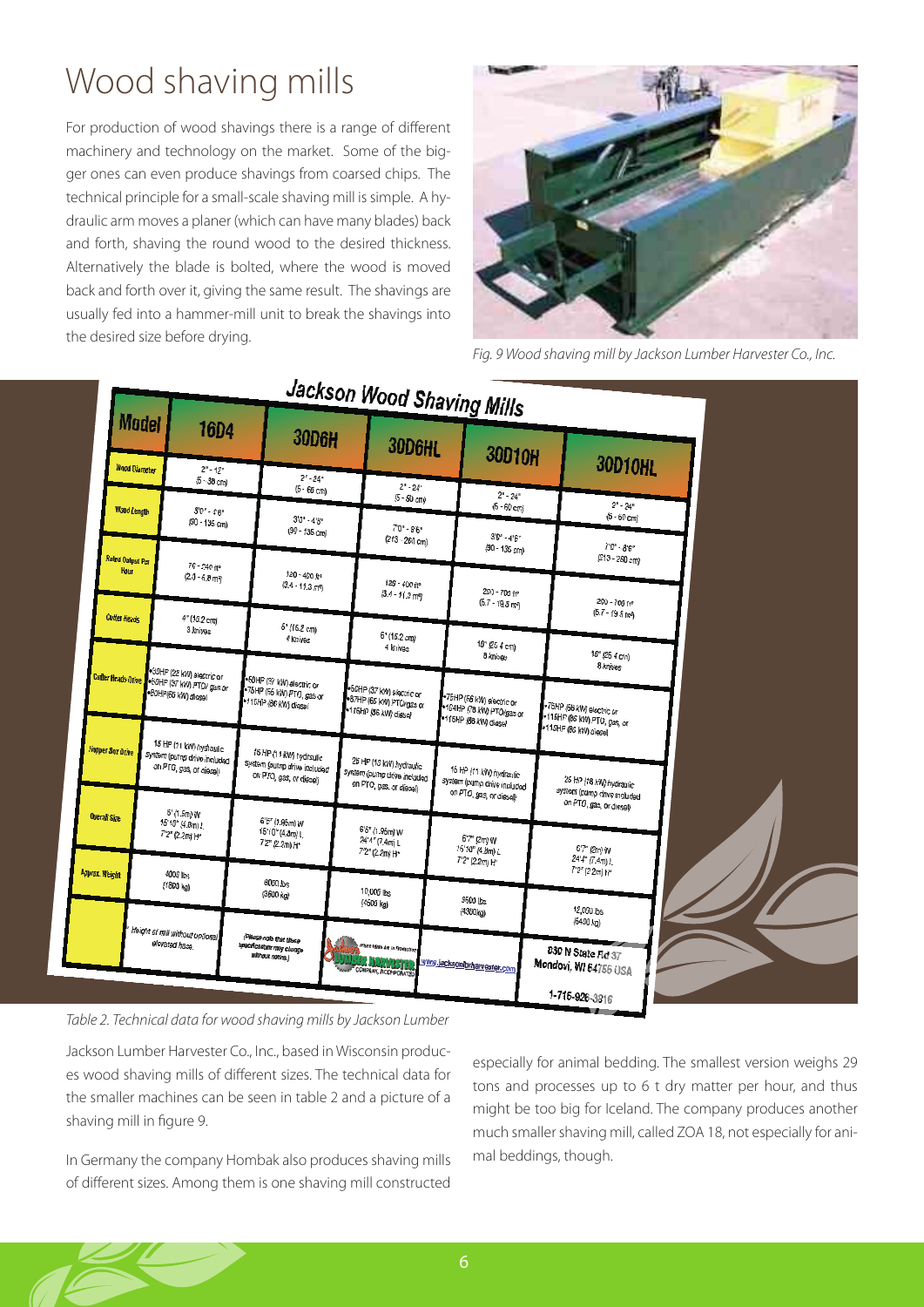# Drying equipment, high temperature dryers

As mentioned earlier, the shavings have to be dried before they can suit their purpose. There is a vast array of dryers, but most shaving equipment producers recommend the use of rotary drum dryers for light materials like shavings. The most common drum dryers are simple pass and triple pass drum dryers. Simple pass drum dryers consist of a rotating horizontal drum of varying length and diameter (lengths vary from 4 to 12 m and diameters from 1 to 3 m). The drum rotates with 1 to 5 rotations per minute and exhaust fumes from a connected firing are led through the drum. The shavings enter the slightly inclined drum through a paddle and stay inside for app. 20 to 30 minutes. The shavings are constantly lifted by shovels and the construction form of the drum provides that the bigger shavings stay longer inside the drum. The drying takes place by convective heat transfer and the heated drum parts.

The triple pass drum dryer is most suitable for very light materials. The difference to the simple pass dryer is that the triple pass dryer consists of three concentric cylinders, which are mechanically interlocked to rotate at the same speed (see Fig. 8 and 9). The shavings are repeatedly carried to the top of each cylinder by internal and external flights so they are constantly showered through the hot gas. Moisture is given off continually as they move along the hot air stream. Heavier, wetter particles move slower than fine particles forward through the center cylinder (red), back through the intermediate cylinder (orange) and again forward through the outer cylinder (blue) to the fan at the discharge end. The warm damp exhaust gases are separated from the dried product in the primary cyclone collector, and fall out the bottom onto a shaker screen to remove fines.

There are a big number of producers of drum dryers both in Europe and in North America.

| Producer                                          | Country    | Remark                                                                                                                                                                 |
|---------------------------------------------------|------------|------------------------------------------------------------------------------------------------------------------------------------------------------------------------|
| Allgaier Werke GmbH                               | Germany    | Also sells used<br>equipment                                                                                                                                           |
| Stela Laxhuber GmbH                               | Germany    |                                                                                                                                                                        |
| Dieffenbacher group                               | Germany    |                                                                                                                                                                        |
| Onix corporation                                  | U.S.       | Also sells used<br>equipment, has dryers<br>in many different sizes<br>and their homepage<br>features a tool to<br>calculate the right size<br>for individual purposes |
| Energy unlimited                                  | US.        | Also sells used<br>equipment and<br>sawdust burners                                                                                                                    |
| Jackson lumber<br>harvester wood<br>shaving mills | $U_{S}$    | Also sells used<br>equipment and suiting<br>burners                                                                                                                    |
| Aaron equipment<br>company                        | $U\bar{S}$ | Is a market for used<br>equipment, offering 20<br>used drum dryers at<br>the time of writing                                                                           |

*Table 3. Producers of drum dryers*

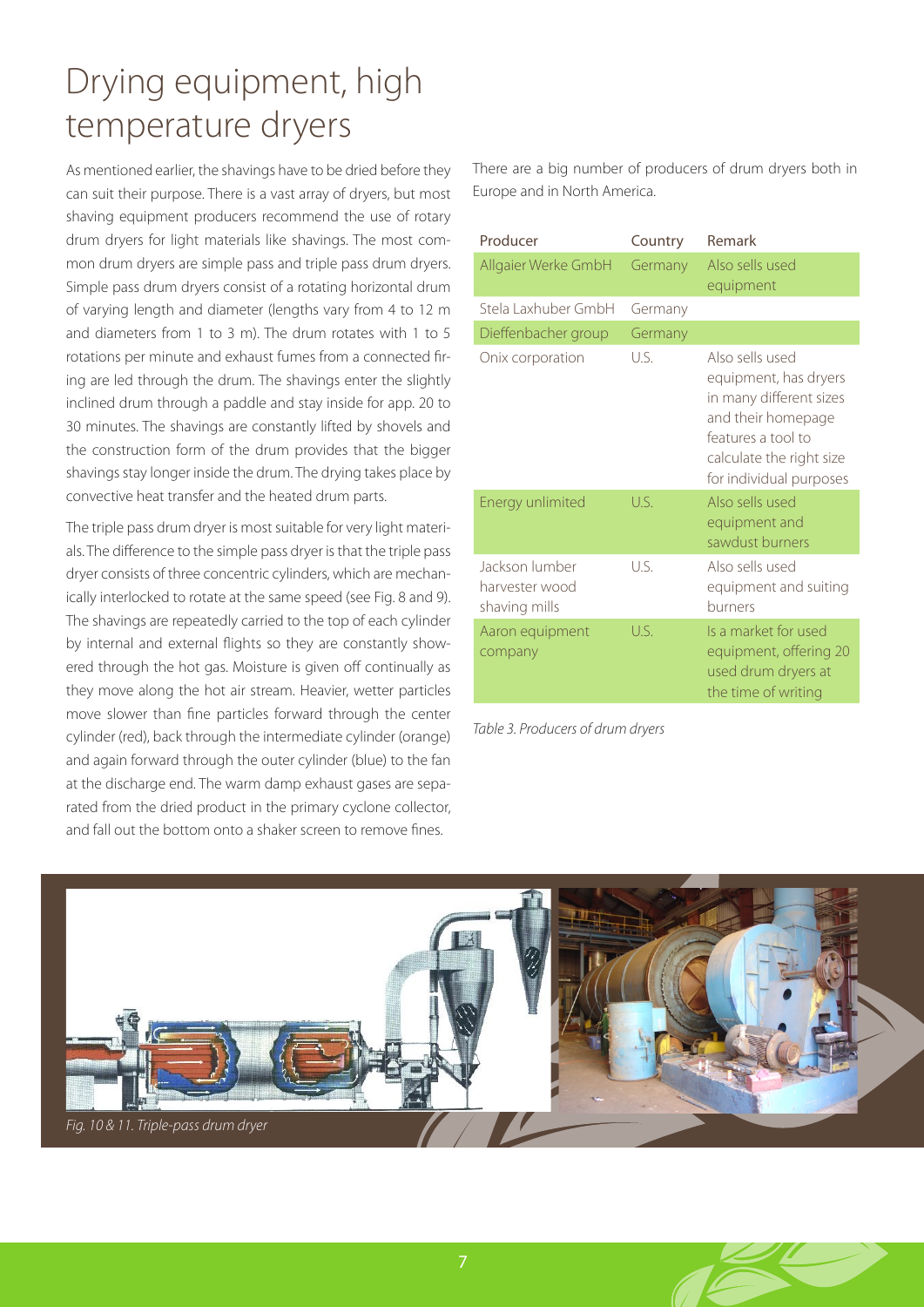# Low temperature drying

Drying of shavings normally takes place at temperatures above 100 °C. The higher the drying temperature the faster and more energy consuming the drying process. Medium sized wood shavings in a dryer working with 200 °C are dry (moisture content below 11 %) after app. 30 minutes. Nevertheless shavings can be dried at temperatures below boiling point. Besides less energy consumption, drying with lower gas temperatures has the advantage that no hydrocarbons or other chemical contaminants are released during the drying process. The Swedish company Svensk Rökgasenergi AB (SRE) produces a dryer for wood shavings that operates with 70 °C hot air (Fig. 10). The Renergi LTK Dryer is based on the counter-flow principle. Material is fed from the top of the dryer and removed at the bottom, while the air intake is at the bottom, meaning that the air is passed against the material flow, thus achieving a high degree of efficiency in the drying process (Fig. 11). Often the Renergi LTK Dryer is installed together with a conventional drum dryer (the energy-rich gas from the drum dryer is fed to a condenser, which reclaims heat that is transferred via an air battery to the fresh air, which reaches a temperature of about 70°C; the now dry and heated air is used in the Renergi LTK Dryer) in order to increase productivity or save energy. The Renergi LTK dryer can also be used without a drum dryer. The basic configuration of this setting is shown in Fig. 12. The dryer is often run with waste energy from conventional drying processes or the energy content found in flue gases from bio-fueled boilers.



*Fig. 12 & 13. Renergi LTK dryer*



*Fig. 14. Basic configuration of drying with Renergi LTK dryer. Input is wet material and hot dry gas, output is dried material and energy rich wet gas.*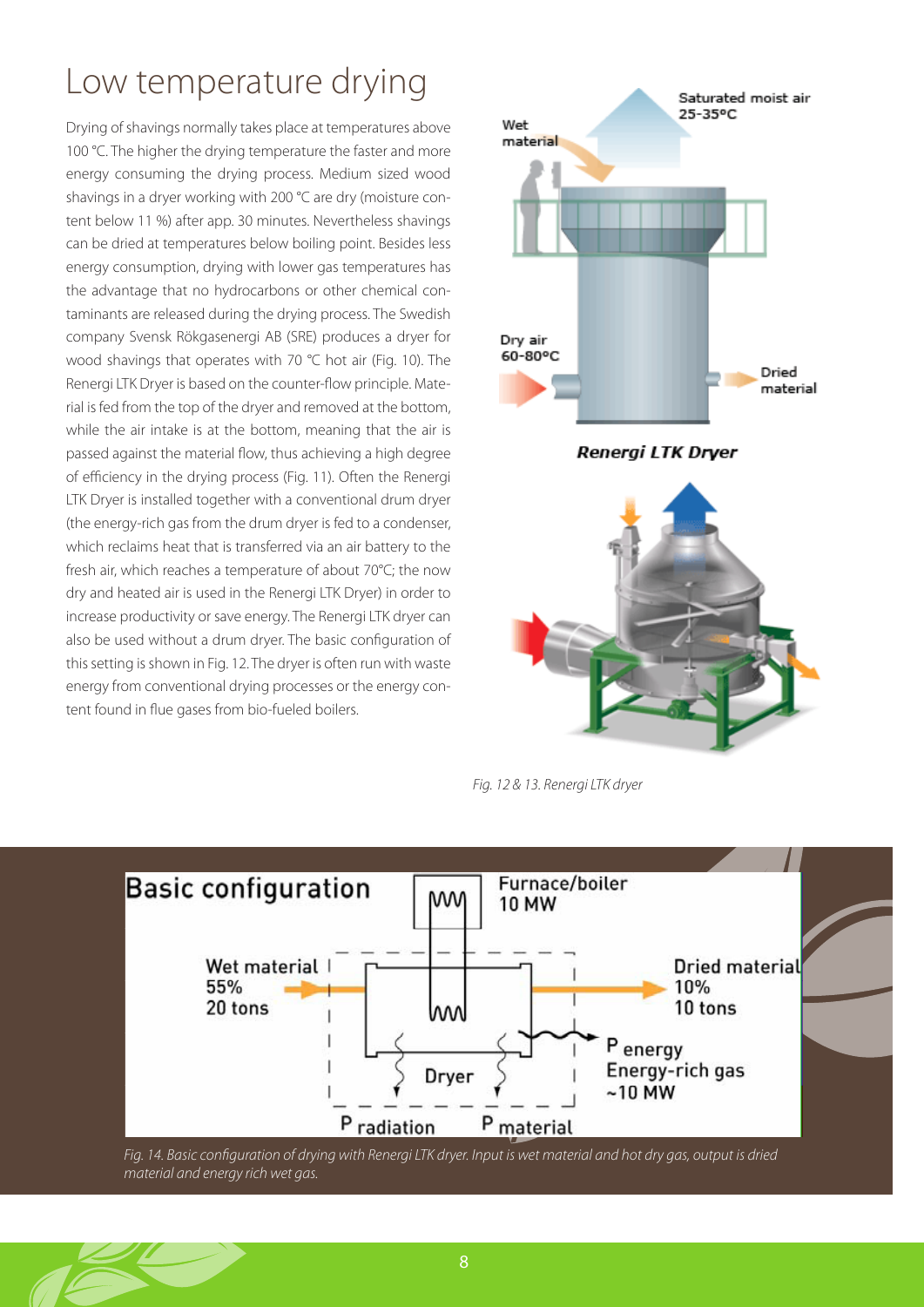

### Hestalist ehf

In Mosfellsbær, the company Hestalist ehf produces wood shavings as bedding for chicken and horse farms. When the company was started in 2000, the raw material for the bedding consisted mainly in scrap from carpenters and DIY stores (=shavings and sawdust). Though still used during summer, when the demand for bedding is smaller, as most horses are grazing outdoors, scrap is not the main raw material source anymore. The reason for the reduction of the scrap share is that big suppliers of it, e.g. Byko, moved their production abroad. For the shaving-machine, the raw material can basically be any kind of timber that is shaveable. During winter, when the demand for bedding is higher, the company has been importing about 90 m<sup>3</sup> of round wood per week from Europe and Russia. Preferred tree species have been spruce and pine. When available, cardboard is mixed with the wooden substance. The cardboard must be clean of any dirt. Therefore they only accept leftovers from the packing industry but not second hand cardboard from consumers. Industrial waste timber from the construction industry cannot be used because of nails and such that will damage the blades and being unwanted in the product. The shavings can be mixed with paper and with shavings and sawdust from traditional wood processing industries. Wood chips would probably not work in the Hestalist product process, but has as yet not been tried. Except for occasionally cardboards, no other substances are added to Hestalist product.

At arrival logs are cut to length at the factory. For the planning machine logs can be at maximum 1.3 m long. The logs are then manually laid in the planer one by one. The planer (a lumber jack, electrical unit) has 6 blades and can process 30 m<sup>3</sup> per 12 hour shift. On average it can run 30 hours between sharpening the blades, but this depends on the raw material. If it is dry it wears the blades more, thus they have to be sharpened more often. Wet material is better for the blades, but the disadvantage is that it requires more energy in the drying process. The shavings leaving the planer have an approximately palm sized area but are only 1 to 2 mm thick. Moving on a conveyor belt the strands enter a hammering unit where they are chopped into smaller bits. For chicken bedding the shavings can be larger, whereas for horse bedding they have to be finer.

After the hammering unit, the shavings enter an oil fired triple pass drum dryer where they are dried and sterilized at 270-300 °C (can be as high as 400 °C). The dryer was originally built for drying grass-pellets as livestock nutrient addition, but was rebuilt by "Vélaverkstæði Sindra" for drying wood shavings. During the drying process air is abducted to keep it from condensing again. The capacity of the dryer is twice that of the lumberjack planer or 60 m<sup>3</sup> per 12 hour shift. Because of the rise in oil prices Hestalist intends in near future to change the oil burner to a wood based burner and they estimate that it will increase the demand for wood by about 10%. After leaving the dryer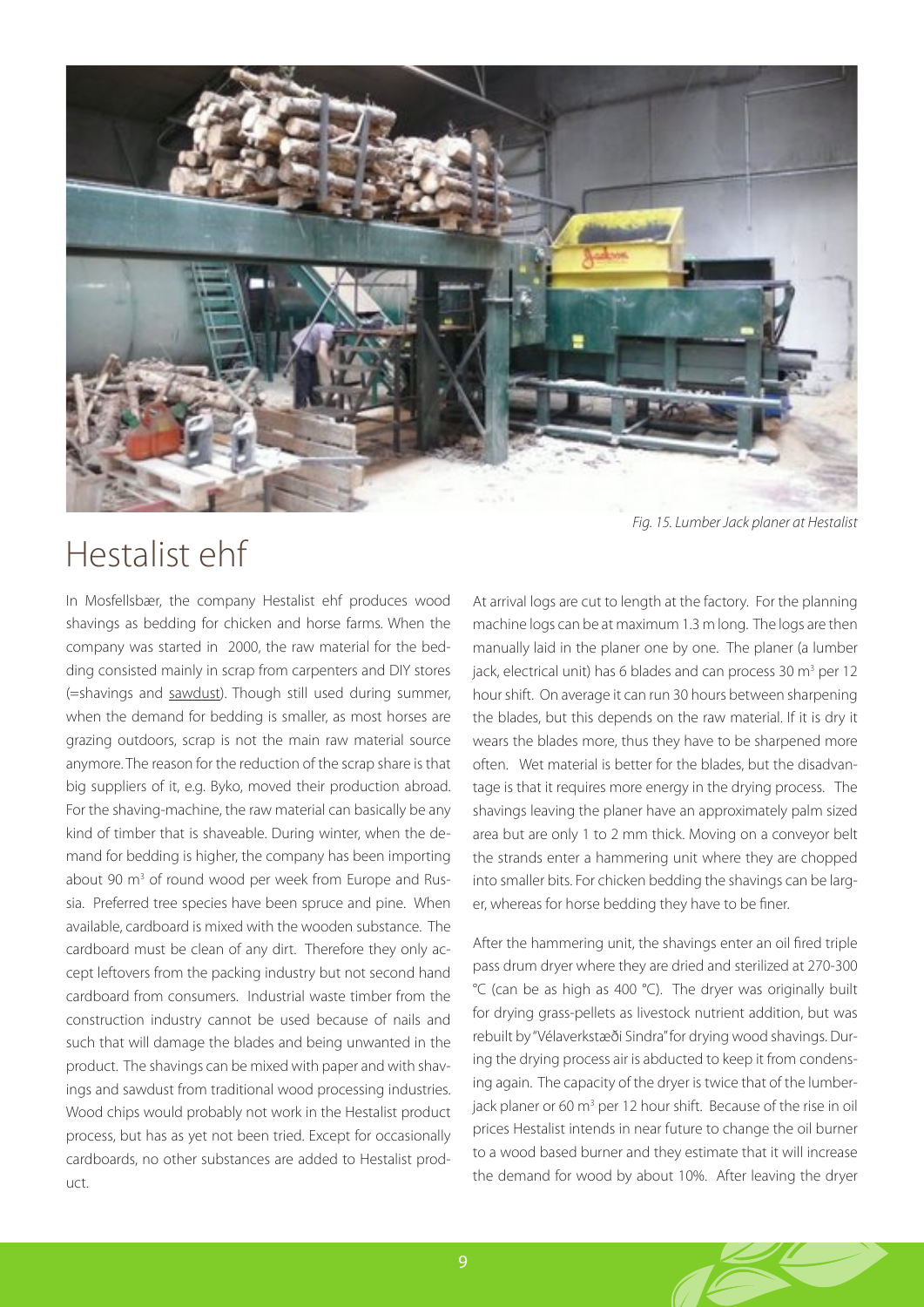

*Fig. 16. Raw material from Icelandic forest* Fig. 17. Packing unit

the shavings are left to cool for at least a few hours before it is moved to the packing unit by a small Bob Cat. The packing unit compresses the shavings into a rectangular plastic bale, each containing 0.1 m<sup>3</sup> and weighing 30 kg. The finished product is easy to stack and transport. The moisture content is varying from 12 -18%.

Annual production is approximately 80.000 bales pr. year and the buyers are big poultry farms (35.000 bales annually) and horse farms (35.000 bales annually) and others for other uses 10.000 bales pr. year. The company estimates the domestic market to be around 200.000 -220.000 bales used pr. year and growing whereas most of it is used for horse bedding. Their market strategy is to produce 120.000 bales pr. year and thus dominate the market.

Round wood imported from Europe and Russia has been the main raw material during the last years. Recently the company has been shifting its attention to Icelandic forests as a source

of raw material supply. There are several reasons for this development. One is that prices for round wood reached historic heights last year and are likely to stay high or rise even more: Russia has put an export tax of €15 on round wood leaving the country and is probably going to raise the tax to €50, being tantamount to a ban on export of round wood. Adding to the cost of imported wood is the drop in the Icelandic Crown. Another reason for the interest in Icelandic timber is that round wood entering the country has to be debarked, which means extra handling and extra cost compared to domestic raw material. The bark has no damaging effect on the product. And finally there is an argument that using domestic timber enhances the image of Hestalist´s product. It is worth noting that low grade timber (for example from first thinning, small diameter and crooked form) is usable in the process.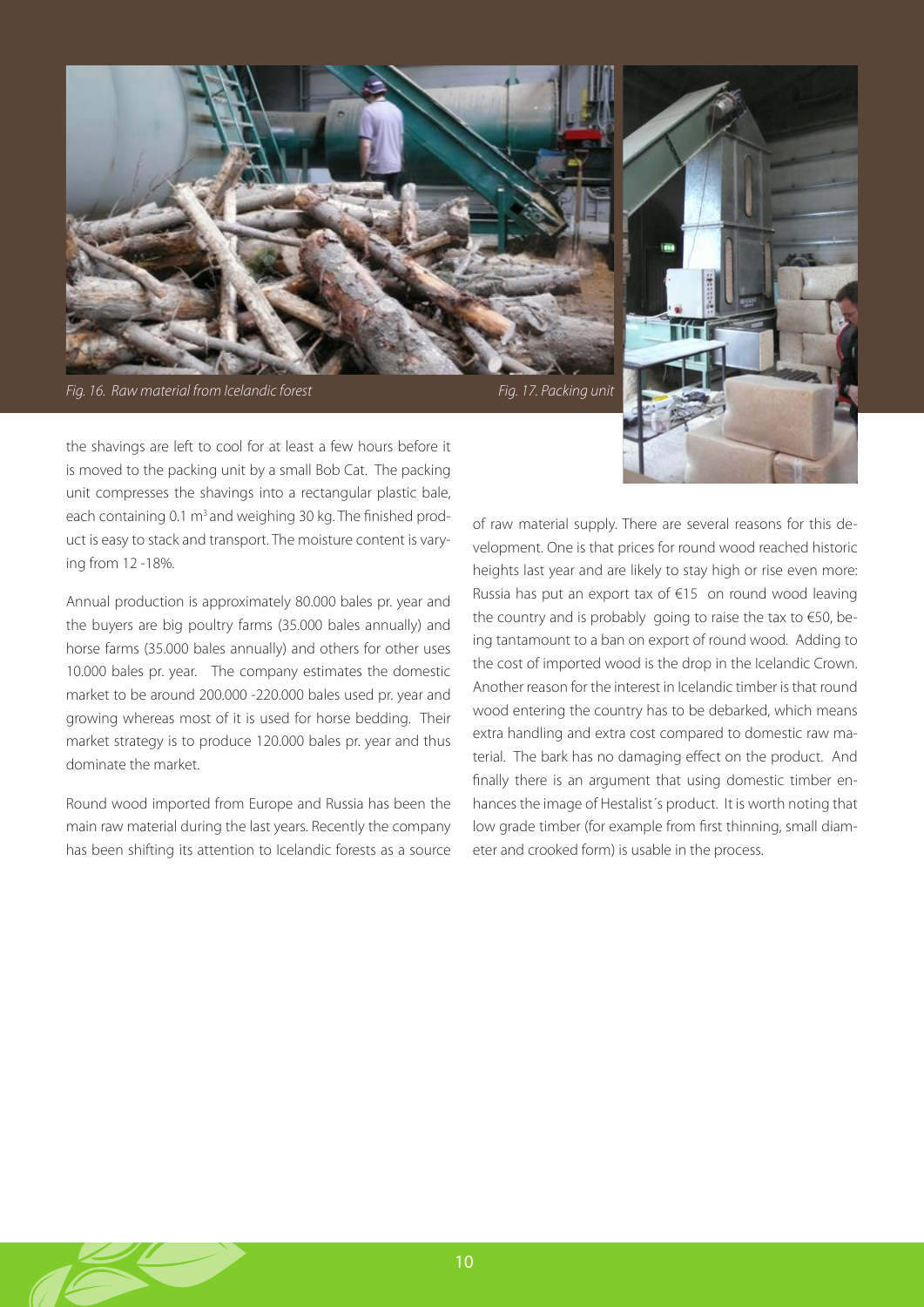# Conclusion

 The Aim of this paper has been to get an overview of the production, technology and market of wood shavings as animal bedding in Iceland and raises more questions than it answers.

There is clearly a market for timber (even for low grade- and small dimension timber) for domestic use of animal bedding. Already there is one factory, Hestalist ehf, in South West Iceland that is producing a substantial part of the domestic animal bedding market (chicken and horses). This should give nearby forest owners a good opportunity for selling their timber as Hestalist is now considering using more domestic raw material in their production. For other forest owners, e.g. in the North East of Iceland, the situation is more doubtful. Logistics are likely to be very expensive due to long road transport of timber. But it is worthwhile to investigate this further, and especially:

- For large enough quanta, might boat transport be possible?
- As the transport vehicles usually drive half empty from East to South, perhaps it could be possible to negotiate a lower road transport price?

It is our conclusion that quality, of at least some of the European and North-American products, is higher than Hestalist´s especially in regard to moisture content, but also to granulating, dust cleaning and enriching the product with nitrogen absorbent bacteria. In price comparison, Hestalist is doing well. It is worth noting that the company has a unique market advantage as it also cleans out many of the big stables in the South-West of Iceland and is therefore already "inside" the market.

Another possibility for forest owners in the North-East is to put up their own production line locally. How big such a factory should be depends mostly on logistics, as the local market is probably quite small. All other things being equal, a factory in North-East Iceland (compared to South-West Iceland) could have a market advantage in the East and North of Iceland and possibly the Faroe Islands. Transport of the finished product compared to raw material timber should be cheaper as it is compressed in easy to handle bales that can be stacked on Euro pellets as normal transport goods and the fact that there is no real infrastructure for timber logistics in Iceland. It is worth noting that the strength of the North East region is raw material supply compared to other parts of Iceland. This refers to the quantity of harvestable timber in the near future as well as the capability of forest operations.

As the production unit-cost is largely influenced by the price of energy in the drying process, new and less energy demanding technologies should be investigated. For example the Swedish Renergy LTK low temperature dryer runs on 60-80 °Celsius. This opens the possibility of using cheap geothermal water for drying.

It should also be noted that the market situation is not clear. This refers both to the existing market and especially future development. A more detailed market survey would be useful for estimation of present status and future possibilities. Such a survey should include buyer's preferences to quality and price levels. This could be done in cooperation with an educational/research institution such as the agricultural universities at Hvanneyri and/or Hólar where trials of different qualities of bedding could be rated and evaluated.

> Loftur Jonsson & Christoph Wöll Egilsstaðir, August 2008